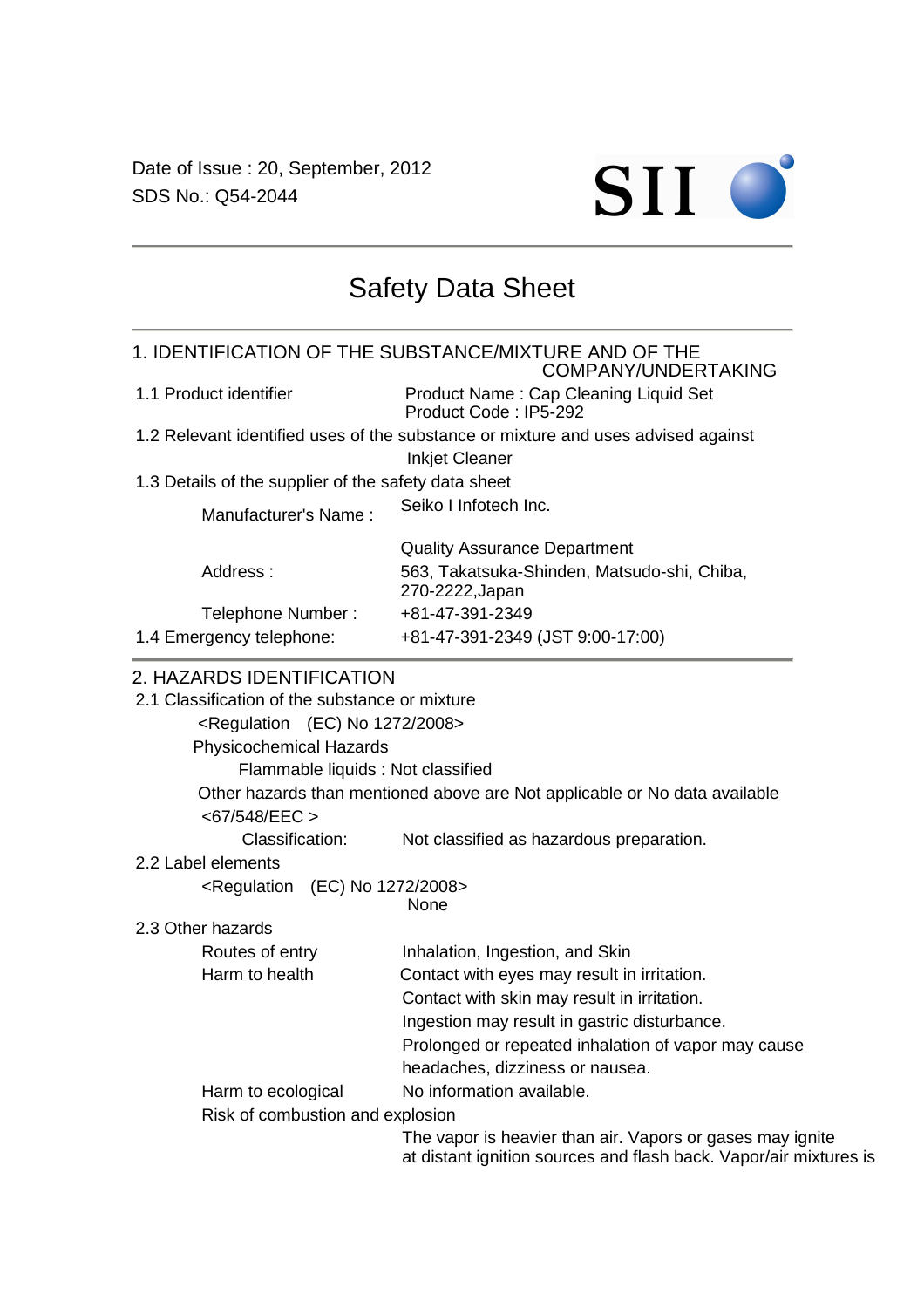#### explosive.

### 3. COMPOSITION / INFORMATION ON INGREDIENTS

| Main Ingredients                                         | Content(%) CAS No. |          | <b>ACGIH</b>             | Symbols &<br>$\mathsf{R}\text{-}$ phrase |
|----------------------------------------------------------|--------------------|----------|--------------------------|------------------------------------------|
| Diethylene glycol monobutyl<br>$\parallel$ ether acetate | >98                | 124-17-4 | <b>Not</b><br>applicable | None                                     |

## 4. FIRST-AID MEASURES

| סשרוטטר שווי שורדים ווערו                                       |                                                                                                                                                                       |
|-----------------------------------------------------------------|-----------------------------------------------------------------------------------------------------------------------------------------------------------------------|
| 4.1 Description of first aid measures                           |                                                                                                                                                                       |
| Inhalation:                                                     | Move to fresh air area. Call a physician                                                                                                                              |
| Skin Contact:                                                   | In case of contact, immediately wash skin with soap and<br>plenty of water. If irritation develops, get medical attention.<br>Remove contaminated clothing and shoes. |
| Eye Contact:                                                    | In case of contact, immediately flush eyes with plenty of water<br>for at least 15 minutes. If irritation develops, get medical<br>attention.                         |
| Ingestion:                                                      | If swallowed, seek medical advice immediately.                                                                                                                        |
| 4.2 Most important symptoms and effects, both acute and delayed |                                                                                                                                                                       |
|                                                                 | No information available.                                                                                                                                             |
|                                                                 | 4.3 Indication of any immediate medical attention and special treatment needed                                                                                        |
|                                                                 | See Section 4.1.                                                                                                                                                      |
|                                                                 |                                                                                                                                                                       |
| 5. FIRE-FIGHTING MEASURES                                       |                                                                                                                                                                       |
| 5.1 Extinguishing media                                         |                                                                                                                                                                       |
| Suitable extinguishing media:                                   |                                                                                                                                                                       |
|                                                                 | Foam, CO <sub>2</sub> , Dry Chemical and Water spray.                                                                                                                 |
| Unsuitable Extinguishing Media                                  |                                                                                                                                                                       |
|                                                                 | Jet water                                                                                                                                                             |
| 5.2 Special hazards arising from the substance or mixture       |                                                                                                                                                                       |
| Specific Hazards                                                | Irritant, corrosive and/or toxic gas may be generated by a<br>fire. Container may explode when heated                                                                 |
| 5.3 Advice for firefighters                                     |                                                                                                                                                                       |
| <b>Specific Fire Fighting</b>                                   | Carry out fire-fighting at the safe and effective distance from<br>the fire, or use a unattended hose-holding unit, or a nozzle<br>with a monitor.                    |
| Protection of Fire Fighters                                     |                                                                                                                                                                       |
|                                                                 | In fire-extinguishing activity, wear an appropriate air<br>breathing apparatus and full protective clothing for<br>chemicals.                                         |
| 6. ACCIDENTAL RELEASE MEASURES                                  |                                                                                                                                                                       |

6.1 Personal precautions, protective equipment and emergency procedures

Do not touch the leakage, and do not walk on it. Prohibit unauthorized entry into the area. Wear appropriate personal protective equipment (Refer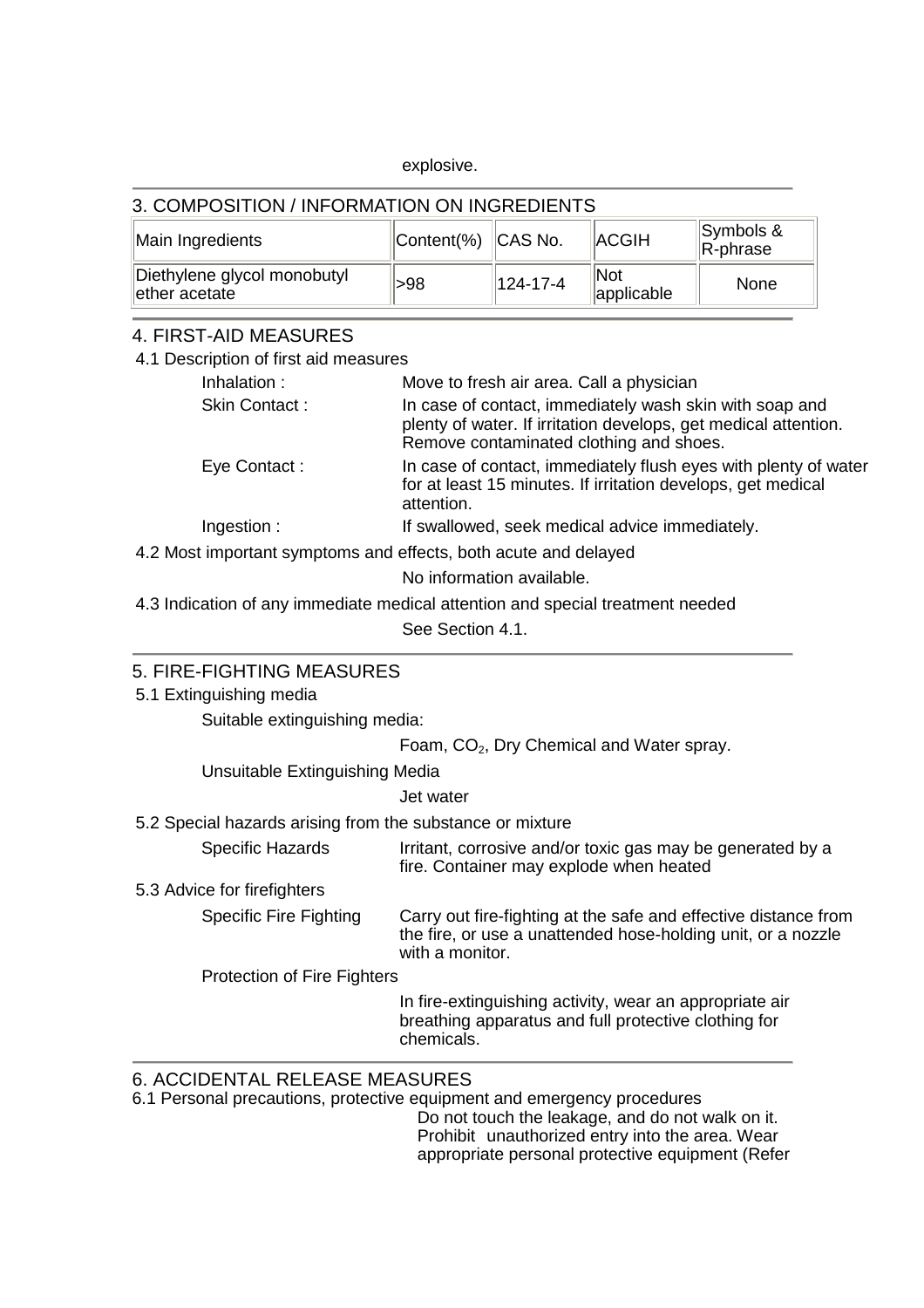|                                                          | to "Section 8 - EXPOSURE CONTROLS /<br>PERSONAL PROTECTION" and avoid inhalation<br>or contact with eyes and skin. If not wearing an<br>appropriate personal protective clothing, do not<br>touch the damaged leakage.                                                                                                                                                                                                                                                                                                                                                  |
|----------------------------------------------------------|-------------------------------------------------------------------------------------------------------------------------------------------------------------------------------------------------------------------------------------------------------------------------------------------------------------------------------------------------------------------------------------------------------------------------------------------------------------------------------------------------------------------------------------------------------------------------|
| 6.2 Environmental precautions                            |                                                                                                                                                                                                                                                                                                                                                                                                                                                                                                                                                                         |
|                                                          | Do not release into the environment.                                                                                                                                                                                                                                                                                                                                                                                                                                                                                                                                    |
|                                                          | Pay attention not to cause the influence on<br>the environment by discharging into rivers.                                                                                                                                                                                                                                                                                                                                                                                                                                                                              |
| 6.3 Methods and material for containment and cleaning up |                                                                                                                                                                                                                                                                                                                                                                                                                                                                                                                                                                         |
|                                                          | Decontamination/Absorption/Sweeping/Vacuuming/Neutralization<br>In case of small quantity, absorb the leakage with<br>dry soil, sand, and incombustible-material or<br>collect it into acontainer that can be covered<br>tightly for later disposal. In case of small quantity,<br>use clean and anti-static tools to collect absorbed<br>materials. In case of large quantity, prevent the<br>spills from spreading with embankment to lead<br>them to a safe place for collection. Collect the<br>material into a disposal container by sucking up<br>or sweeping up. |
|                                                          | Methods and Equipment for Containment and Cleaning up                                                                                                                                                                                                                                                                                                                                                                                                                                                                                                                   |
|                                                          | All devices to handle spills must be grounded.                                                                                                                                                                                                                                                                                                                                                                                                                                                                                                                          |
|                                                          | If not dangerous, stop the leak. Small amount:                                                                                                                                                                                                                                                                                                                                                                                                                                                                                                                          |
|                                                          | Prevent the material from wetting by rain. Cover                                                                                                                                                                                                                                                                                                                                                                                                                                                                                                                        |
|                                                          | with dry soil, dry sand, or non-combustibles and<br>store under a plastic sheet cover to avoid                                                                                                                                                                                                                                                                                                                                                                                                                                                                          |
|                                                          | scattering and wetting. Cleansing the                                                                                                                                                                                                                                                                                                                                                                                                                                                                                                                                   |
|                                                          | contaminated area thoroughly with water after                                                                                                                                                                                                                                                                                                                                                                                                                                                                                                                           |
|                                                          | removal.                                                                                                                                                                                                                                                                                                                                                                                                                                                                                                                                                                |
| Prevention Measures for Secondary Accidents.             | Removes all ignition sources promptly.                                                                                                                                                                                                                                                                                                                                                                                                                                                                                                                                  |
|                                                          | (Prohibition of smoking, sparks, and flames in the                                                                                                                                                                                                                                                                                                                                                                                                                                                                                                                      |
|                                                          | surrounding area) Prevent flowing into drain,                                                                                                                                                                                                                                                                                                                                                                                                                                                                                                                           |
|                                                          | sewage, basement, and closed area.                                                                                                                                                                                                                                                                                                                                                                                                                                                                                                                                      |
| 6.4. Reference to other sections                         | See Section 8 and 13                                                                                                                                                                                                                                                                                                                                                                                                                                                                                                                                                    |
| 7. HANDLING AND STORAGE                                  |                                                                                                                                                                                                                                                                                                                                                                                                                                                                                                                                                                         |
| 7.1 Precautions for safe handling                        |                                                                                                                                                                                                                                                                                                                                                                                                                                                                                                                                                                         |
| <b>Technical Measures</b>                                |                                                                                                                                                                                                                                                                                                                                                                                                                                                                                                                                                                         |
|                                                          | Provide ventilation system and Use necessary<br>personal protective equipment as described in                                                                                                                                                                                                                                                                                                                                                                                                                                                                           |
|                                                          | "8. EXPOSURE CONTROLS AND PERSONAL                                                                                                                                                                                                                                                                                                                                                                                                                                                                                                                                      |
|                                                          | PROTECTION."Handling                                                                                                                                                                                                                                                                                                                                                                                                                                                                                                                                                    |
| <b>Local and General Ventilation</b>                     |                                                                                                                                                                                                                                                                                                                                                                                                                                                                                                                                                                         |
|                                                          | Provide local ventilations and a full ventilation<br>system as described in "8. EXPOSURE CONTROLS<br>AND PERSONAL PROTECTION."                                                                                                                                                                                                                                                                                                                                                                                                                                          |
| <b>Precautions for Safe Handling</b>                     |                                                                                                                                                                                                                                                                                                                                                                                                                                                                                                                                                                         |
|                                                          | Prohibit the use of heat, sparks, and fire in the<br>surrounding area.                                                                                                                                                                                                                                                                                                                                                                                                                                                                                                  |
|                                                          | Wash hands thoroughly after handling.                                                                                                                                                                                                                                                                                                                                                                                                                                                                                                                                   |
|                                                          | Avoid swallowing.                                                                                                                                                                                                                                                                                                                                                                                                                                                                                                                                                       |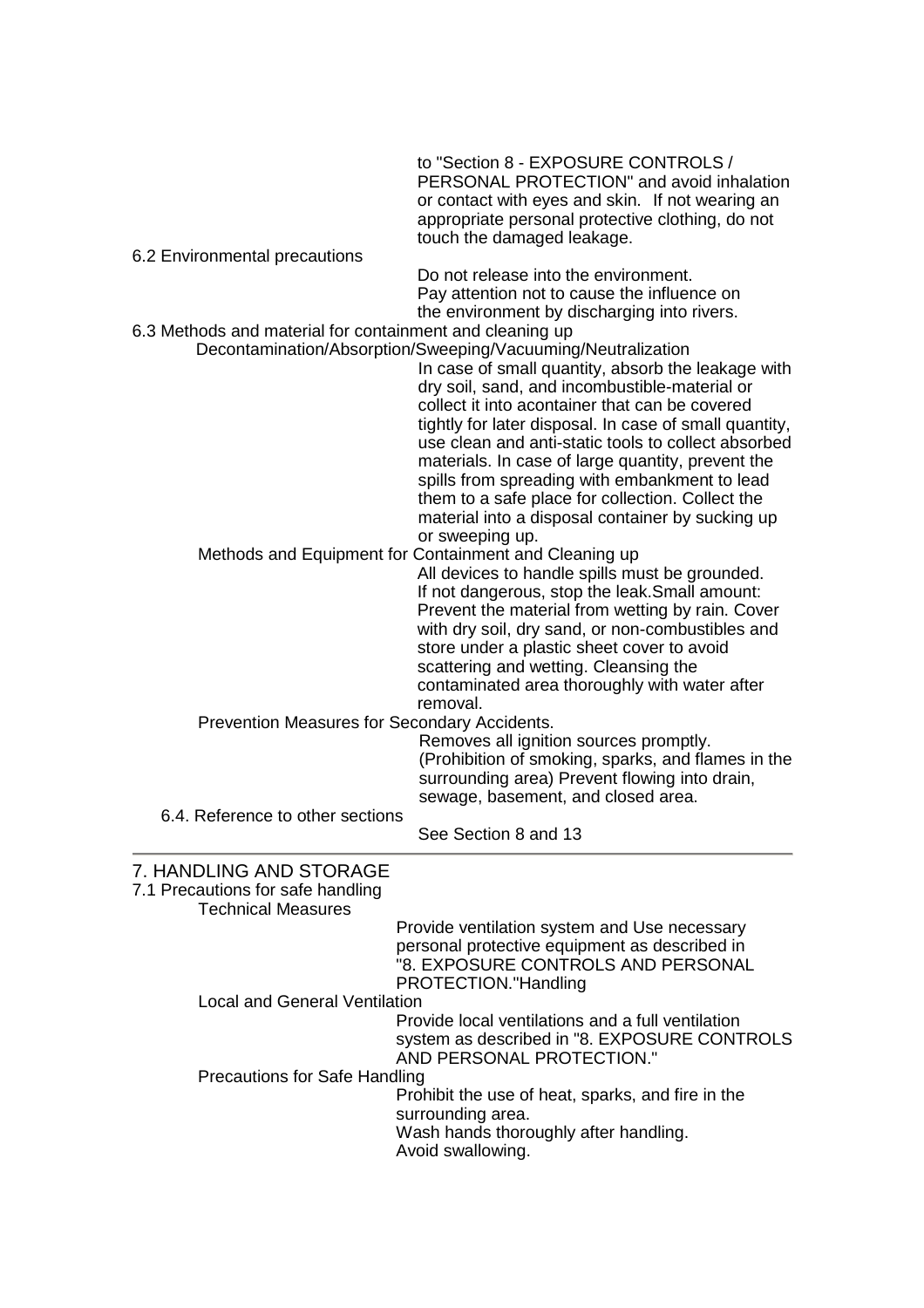Avoid the contact with the skin. Prevents Handling of Incompatible Substances or Mixtures Refer to "10. STABILITY AND REACTIVITY" 7.2 Conditions for safe storage, including any incompatibilities Do not handle or store near an open flame, sources of heat or sources of ignition. Use only in the well-ventilated areas and wear proper protective equipment to avoid skin contact, eye contact and vapor inhalation. 7.3 Specific end use(s) Imcompatible Substances or Mixtures Refer to "10. STABILITY AND REACTIVITY" Storage Conditions Store away from oxidants. Have containers keep away from direct sunlight and heat. Store in a well-ventilated and cool place keeping container tightly closed. Material Used in Packaging/Containers Use containers prescribed in the "UN Transport Regulations." 8. EXPOSURE CONTROLS/PERSONAL PROTECTION 8.1 Control parameters Engineering Controls

Use Local exhaust ventilation.

Personal Protective Equipment

Respiratory Protection

Respirator to avoid breathing organic solvent vapor.

Ware chemical resistant gloves.

Eye Protection

Hand Protection

Use safety glasses or goggles.

Skin and Body Protection

Wear working clothes.

Specific Hygiene Measures

Wash hands thoroughly after handling. No smoking, No eating and No drinking at the work place.

8.2 Exposure controls

Level/Exposure Limits

ACGIH(TWA) Not established

#### 9. PHYSICAL AND CHEMICAL PROPERTIES

9.1 Information on basic physical and chemical properties

Appearance

| <b>Physical State</b> | Liquid                                        |
|-----------------------|-----------------------------------------------|
| Color                 | Colorless                                     |
| Odor                  | Solvent odor                                  |
| рH                    | No Data.                                      |
| Flash point           | 114°C (Cleveland Open cup)                    |
| Flammable limit       | 0.7-10.7vol%                                  |
| Specific gravity      | $0.981$ g/cm <sup>3</sup> (20 <sup>°</sup> C) |
| Vapor density         | No information available.                     |
|                       |                                               |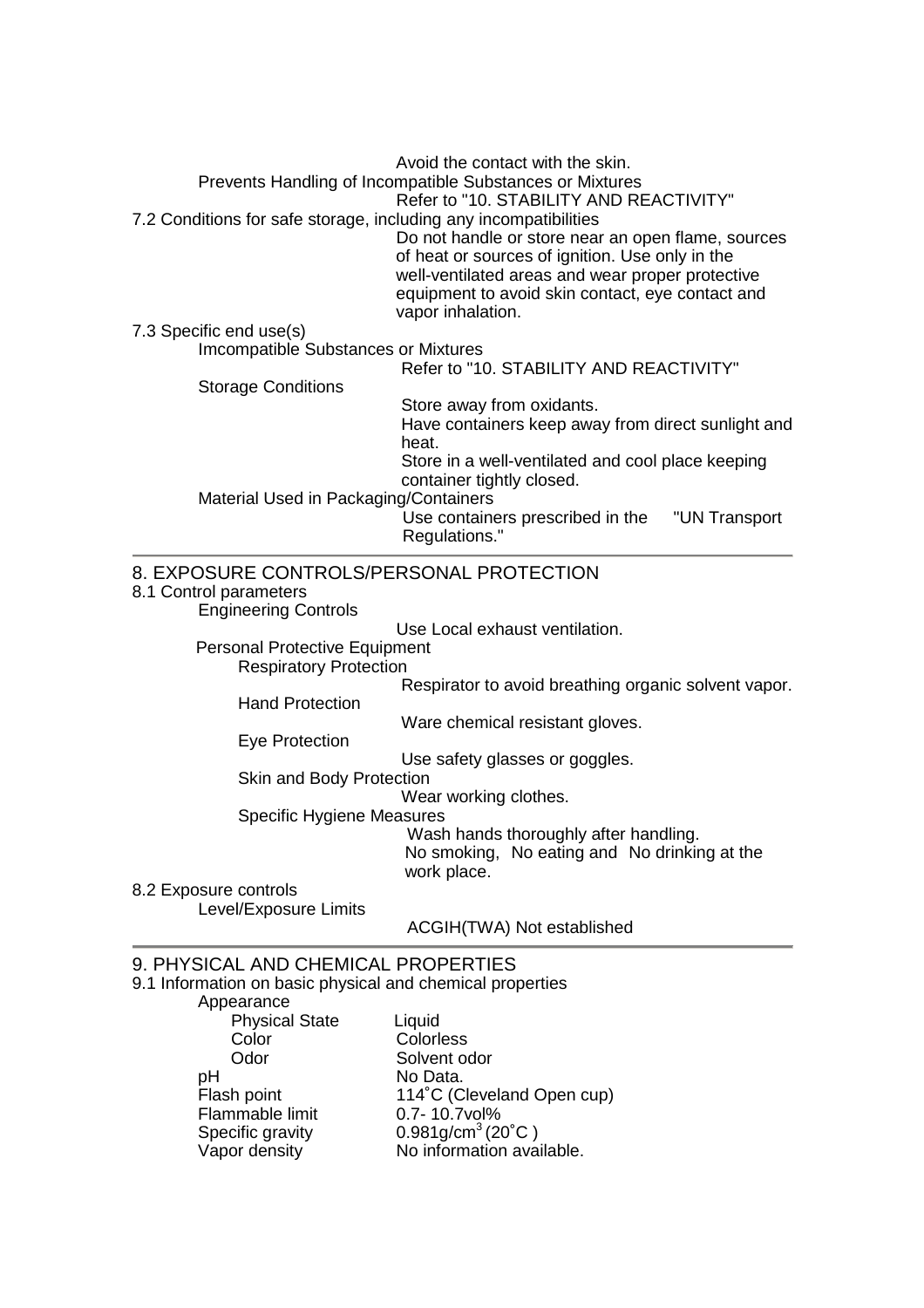Solubility in water 6.5wt%(20 °C)

9.2 Other information

No information available.

| <b>10. STABILITY AND REACTIVITY</b><br>10.1 Reactivity              |                                                                                                                                                |
|---------------------------------------------------------------------|------------------------------------------------------------------------------------------------------------------------------------------------|
|                                                                     | <b>Stable</b>                                                                                                                                  |
| 10.2 Chemical stability                                             | Reacts with acids and oxidizing agents                                                                                                         |
| 10.3 Possibility of hazardous reactions                             |                                                                                                                                                |
| 10.4 Conditions to avoid                                            | Will not occur                                                                                                                                 |
| 10.5 Incompatible materials                                         | <b>Extremely high temperature</b>                                                                                                              |
|                                                                     | Acids and oxidizing agents                                                                                                                     |
| 10.6. Hazardous decomposition products                              | No information available                                                                                                                       |
| <b>11. TOXICOLOGICAL INFORMATION</b>                                |                                                                                                                                                |
| 11.1 Information on toxicological effects<br><b>Acute Toxicity:</b> |                                                                                                                                                |
| Inhalation:                                                         | No data available                                                                                                                              |
| Ingestion:                                                          | LD50:6500mg/kg(rat)<br>No data available                                                                                                       |
| Eyes:<br>Skin:                                                      | LD50:14500mg/kg(rabbit)                                                                                                                        |
| Sensitization:                                                      | No data available                                                                                                                              |
| Mutagenicity:                                                       | No data available                                                                                                                              |
| <b>Reproductive Toxicity:</b>                                       | No data available                                                                                                                              |
| Carcinogenicity:                                                    | No data available.                                                                                                                             |
| Other Information:                                                  | None                                                                                                                                           |
| <b>12. ECOLOGICAL INFORMATION</b><br>12.1 Toxicity                  |                                                                                                                                                |
|                                                                     | No information available.                                                                                                                      |
| 12.2 Persistence and degradability                                  | No information available.                                                                                                                      |
| 12.3 Bioaccumulative potential                                      | No information available.                                                                                                                      |
| 12.4 Mobility in soil                                               |                                                                                                                                                |
|                                                                     | No information available.                                                                                                                      |
| 12.5 Results of PBT and vPvB assessment<br><b>PBT</b>               | Not applicable.                                                                                                                                |
| vPvB                                                                | Not applicable.                                                                                                                                |
| 12.6 Other adverse effects                                          |                                                                                                                                                |
| <b>Environmental Hazards</b>                                        |                                                                                                                                                |
|                                                                     | This product is insoluble in water. Treat using the<br>best available techniques to avoid environmental<br>contamination.                      |
| 13. DISPOSAL CONSIDERATIONS<br>13.1 Waste treatment methods         |                                                                                                                                                |
|                                                                     | Comply with national and local environmental<br>regulations. Do not dump this product into sewers,<br>on the ground or into any body of water. |